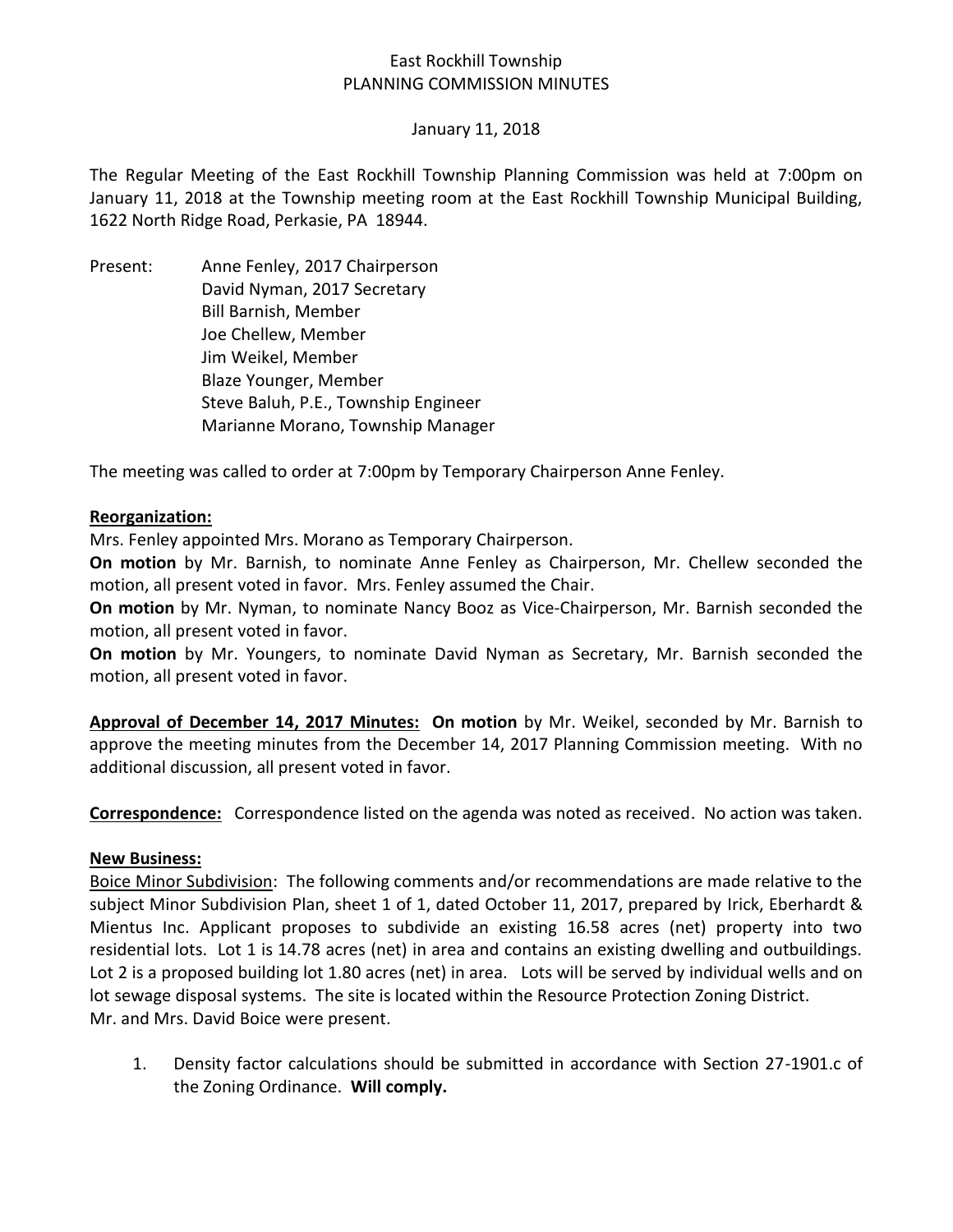- 2. A schematic dwelling and driveway location is shown on the plan for Lot 2. Plan Note 4 indicates that the actual construction on the lot will conform to Township Zoning requirements. The Township Engineer's office recommends that, at a minimum, a typical design for dwelling and grading be proposed to verify that all zoning requirements can be met, including natural resource protection standards, particularly woodlands. It appears that woodland clearing is required for construction of all improvements, including dwelling, driveway, sewage disposal system and stormwater management. (ZO Section 27-1901) **Will comply.**
- 3. Section 22-504.J of the Subdivision Ordinance prohibits creation of lots which front on arterial or collector streets and Richlandtown Road is classified as a Minor Collector. Therefore, the proposed subdivision is in noncompliance with this requirement unless a waiver is requested in writing by the applicant and approved by the Township. (SLDO Section 22-308) **It was noted such a waiver has been granted in the past.**
- 4. Proposed driveway for Lot 2 is located near a curve at the northern end of the site frontage and near the intersection with Covered Bridge Road. Plan indicates that adequate sight distance is available based on horizontal geometry. However, site investigation noted that an embankment, boulders, and trees exist (particularly to the north) which may impede the actual sight distance. Also, the sight triangle encroaches on the adjoining property. Design engineer should provide vertical alignment profile along the sight distance lines to verify the available sight distance, and whether any grading and/or clearing is necessary. It appears that any grading and/or clearing to the north may require acquisition of an easement from the adjoining property owner. (SLDO Section 22- 511.A) **Will comply.**

Additionally, typical driveway entrance design (paving, culvert, grading) should be included on the plan to verify compliance with requirements of Section 22-511 of the Subdivision Ordinance. Applicant is required to obtain driveway access permit approval from the Township. **Will comply.**

- 5. If construction on Lot 2 is not proposed at this time, Township may consider deferral of improvements subject to recording of a declaration of covenants and restrictions, executed between the applicant and Township in a manor satisfactory to the Township Solicitor to document improvements required to be addressed at the time of construction. **Comment.**
- 6. Overhead utility lines are located outside of Richlandtown Road right-of-way, across Lots 1 and 2. Design engineer should verify if a utility easement exists for these facilities. Any easements should be located and described on the plan, and the area should be deducted from base site area calculations. (SLDO Section 22-527 and ZO Section 27-1901.c(1)) **Mr. Boice is seeking to keep lot in Act 319, therefore the utility right-of-ways are not**

East Rockhill Township Planning Commission **Fig. 1. 1998** January 11, 2018 Minutes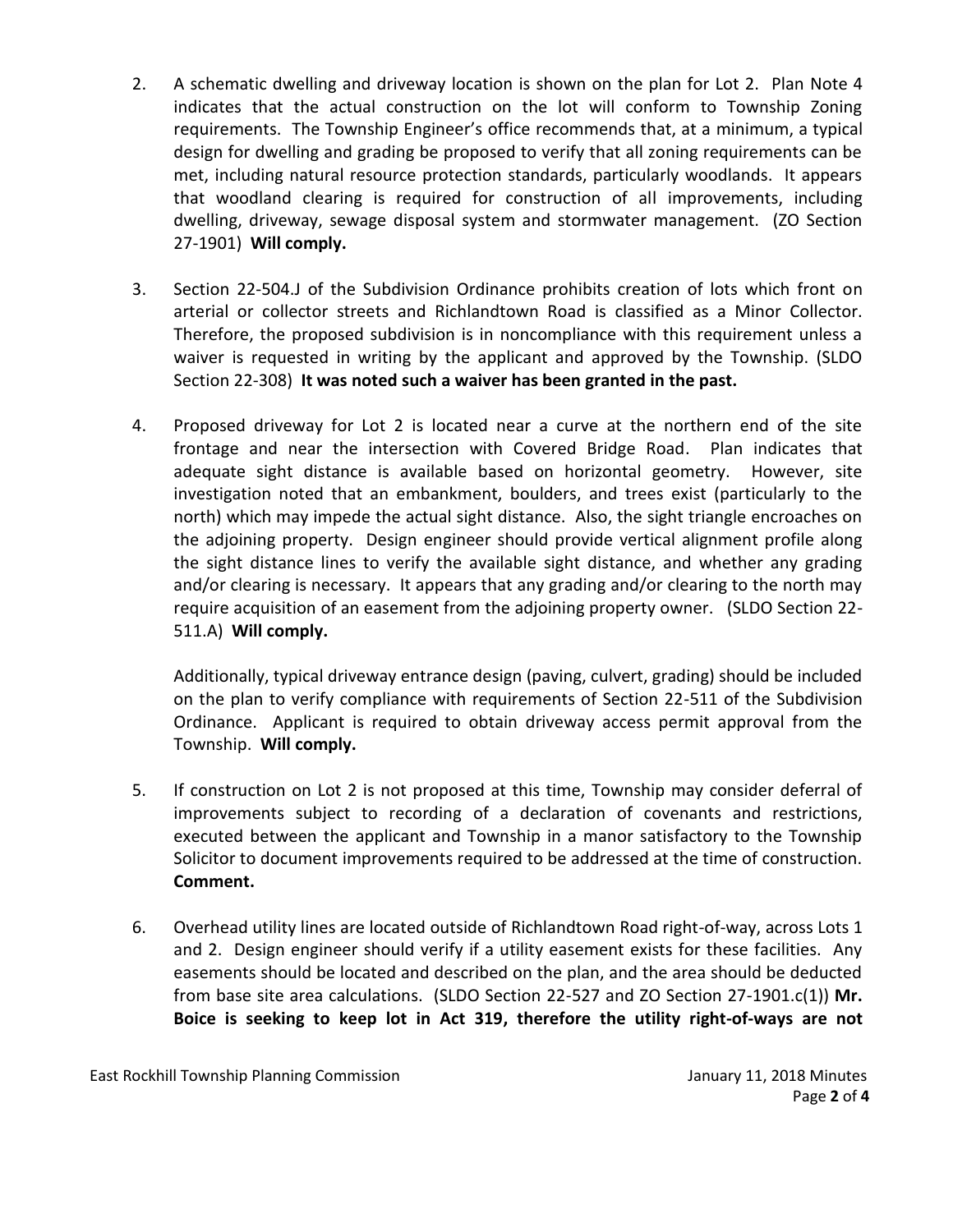**deducted from the lot area. Will comply with illustrating a 30 feet right-of-way on the plan.** 

- 7. Street improvements including cartway widening, drainage facilities, curb, and sidewalk are required to be installed along the property frontage in accordance with Sections 22- 505, 506, 512, and 513 of the Subdivision Ordinance, unless a written request for waiver of frontage improvements is submitted by the applicant and approved by the Township. In addition, the design engineer should submit a cost estimate of the improvements proposed to be waived for consideration of a contribution in-lieu-of improvement installation. (SLDO Section 22-308) **The Township Engineer will ask the Public Works Director if any shoulder improvements are recommended. Will comply.**
- 8. Approximate location of existing on-lot sewage disposal absorption area should be identified on the plan for Lot 1. The plan depicts two septic system test areas on Lot 1 and one test area on Lot 2. Design engineer should clarify if the existing sewage system is proposed to be replaced. If marginal soil conditions are identified on Lot 2, a tested and approved replacement sewage system location must be provided in accordance with Section 22-520.E of the Subdivision Ordinance. Additionally, sewage facilities planning modules must be prepared for the subdivision and

require approval by Bucks County Department of Health, East Rockhill Township, and PADEP. (SLDO Section 22-407 and 520)

# **Will comply after receiving preliminary plan approval.**

- 9. Water supply well must be installed and tested for Lot 2 in accordance with BCHD and Township regulations, and be so noted on the plan. (Township Code Chapter 26) **Will comply.**
- 10. Location of existing driveway access for TMP #12-6-77 on the opposite side of Richlandtown Road should be included on the plan. **Will comply.**
- 11. Required right-of-way concrete monuments and property boundary iron pins should be installed and certified in writing by the responsible surveyor. (SLDO Section 22-522) **Will comply.**
- 12. Recreation land is required to be dedicated to the Township in accordance with Section 22-525.C of the Subdivision Ordinance; unless a contribution in-lieu-of dedication is approved by the Township. The current fee schedule establishes the contribution at \$1,900.00 per dwelling unit. **Will comply.**
- 13. The pond berm and existing stone wall on Lot 1 partially encroach within the required ultimate right-of-way (30 feet from centerline). The Township Engineer's office recommends that the ultimate right-of-way line be revised to be "stepped" around the pond berm and wall to eliminate the encroachment. Area within the ultimate right-of-way of Richlandtown Road is offered for dedication to the Township by Note 2 on the plan; and